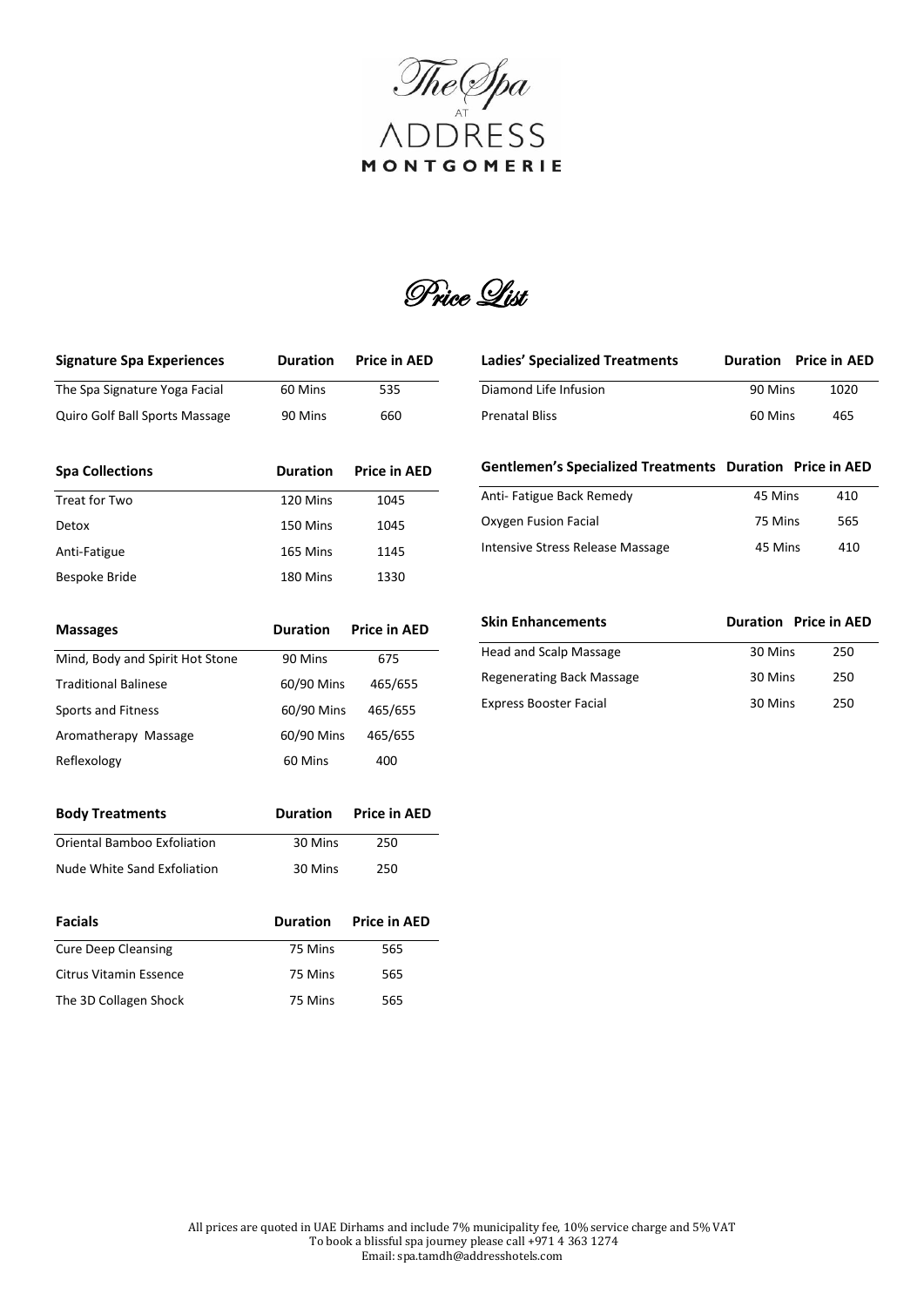



**Allahar** 

**ARTICLE** 

191

**STR** 

低

雁

in<sup>1</sup>

ı

so ne

**ME** 

H

國工科

H

**ATL** 

 $\mathcal{M}$ 

H



قائمـة العلاجات TREATMENT MENU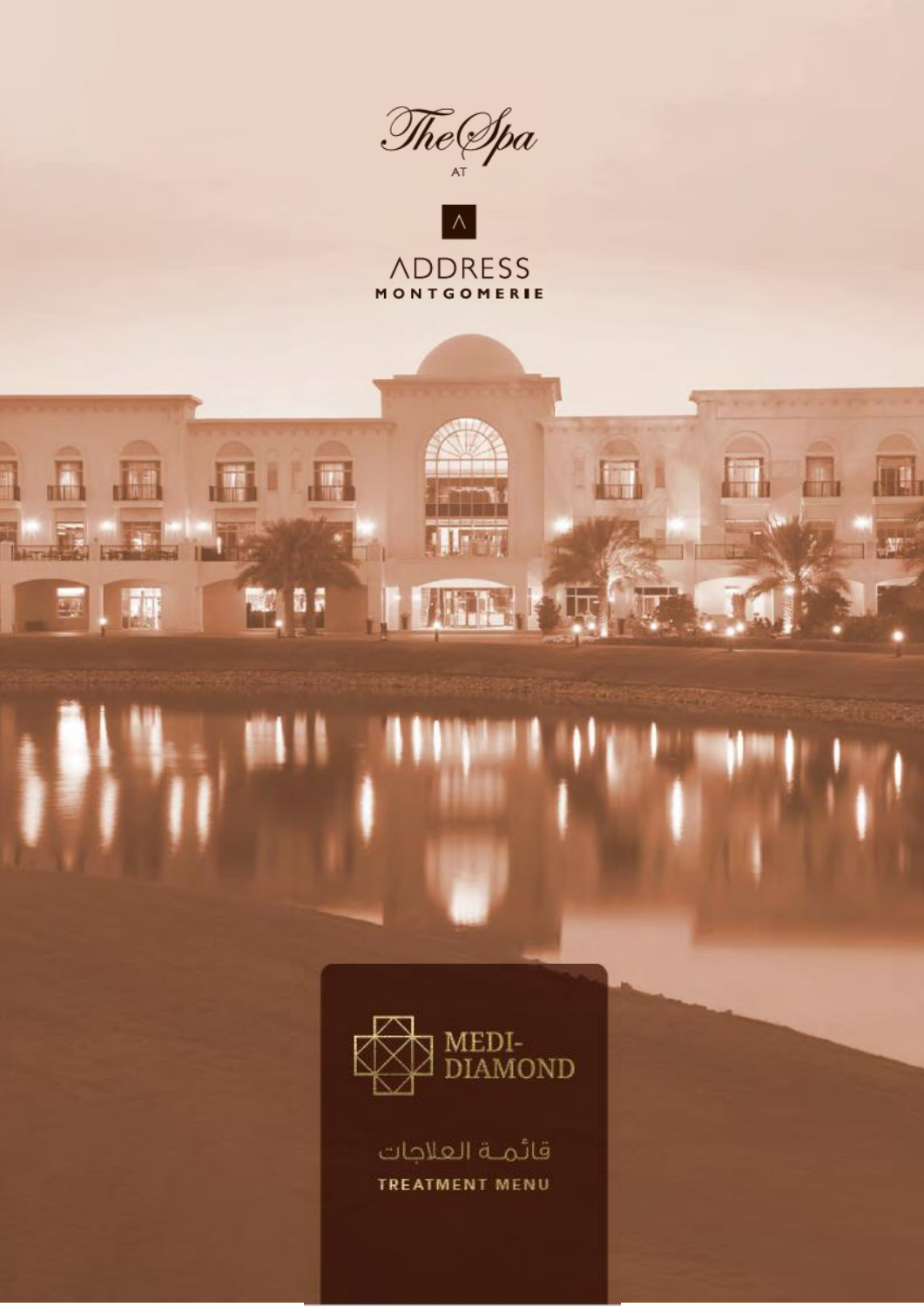The Spa at The Address Montgomerie offers a wholesome menu of refreshing world - class experience for both men and women, including massage therapy, body treatments and facials.

Enjoy and experience Medi-Diamond's Health and Beauty program rooted in oriental medicine and validated by science.

**MENU CONTENT**

**FLAGSHIP BRAND FACIALS GOLFER'S SPECIFIC TREATMENTS BODY MASSAGE**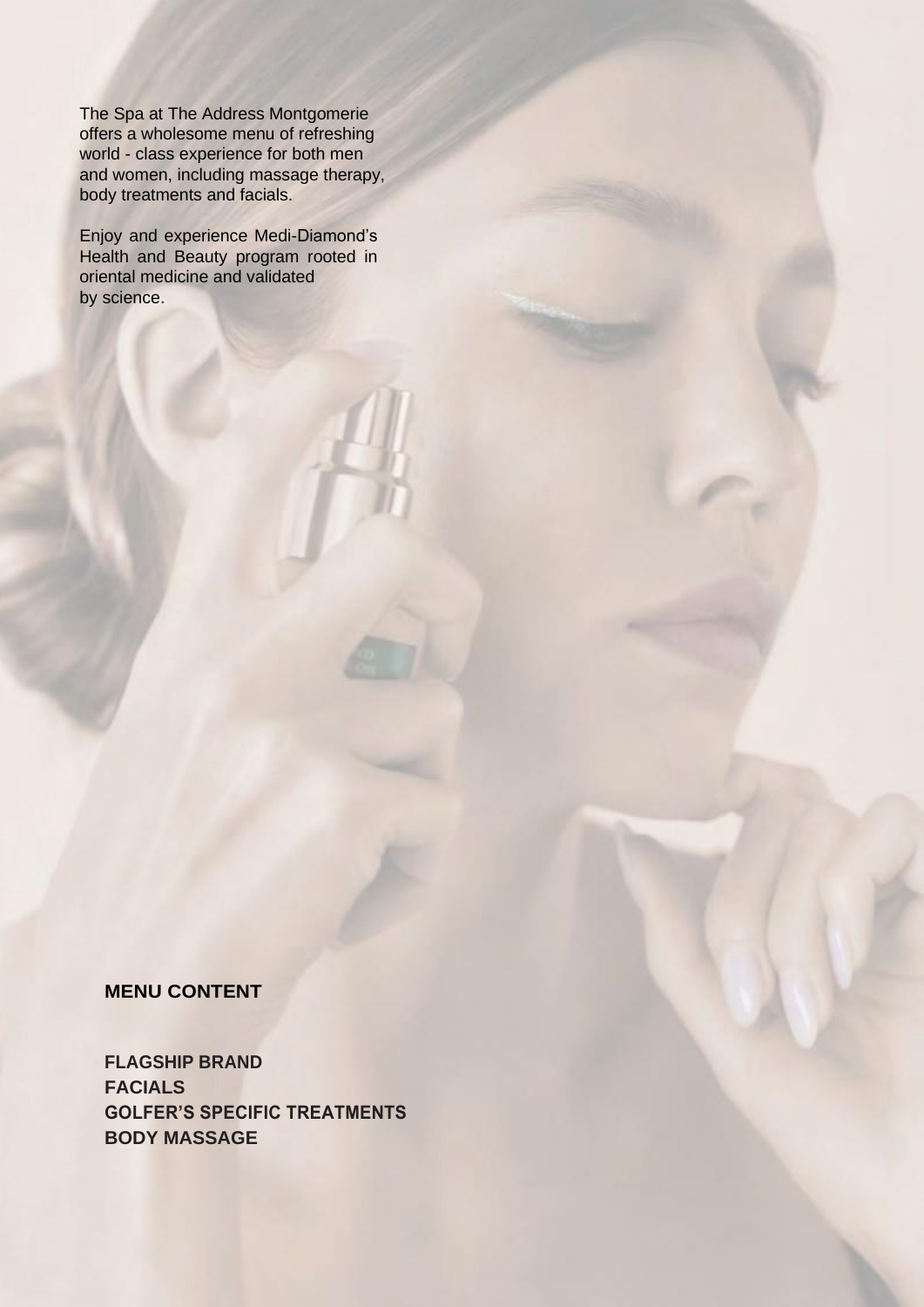

# Our Flagship Brand



ROOTED IN ORIENTAL MEDICINE AND VALIDATED BY SCIENCE, MEDI DIAMOND USES NANO TECHNOLOGY TO CREATE COLLOIDAL DIAMOND THAT TRANSPORTS ALL NATURAL AND EFFECTIVE INGREDIENTS TO THE DEEPEST LAYER OF THE SKIN.

Medi-Diamond has created "The Spa by Address Hotel" exclusive treatments from a luxurious and Result driven facial treatment to the most effective body healing therapies.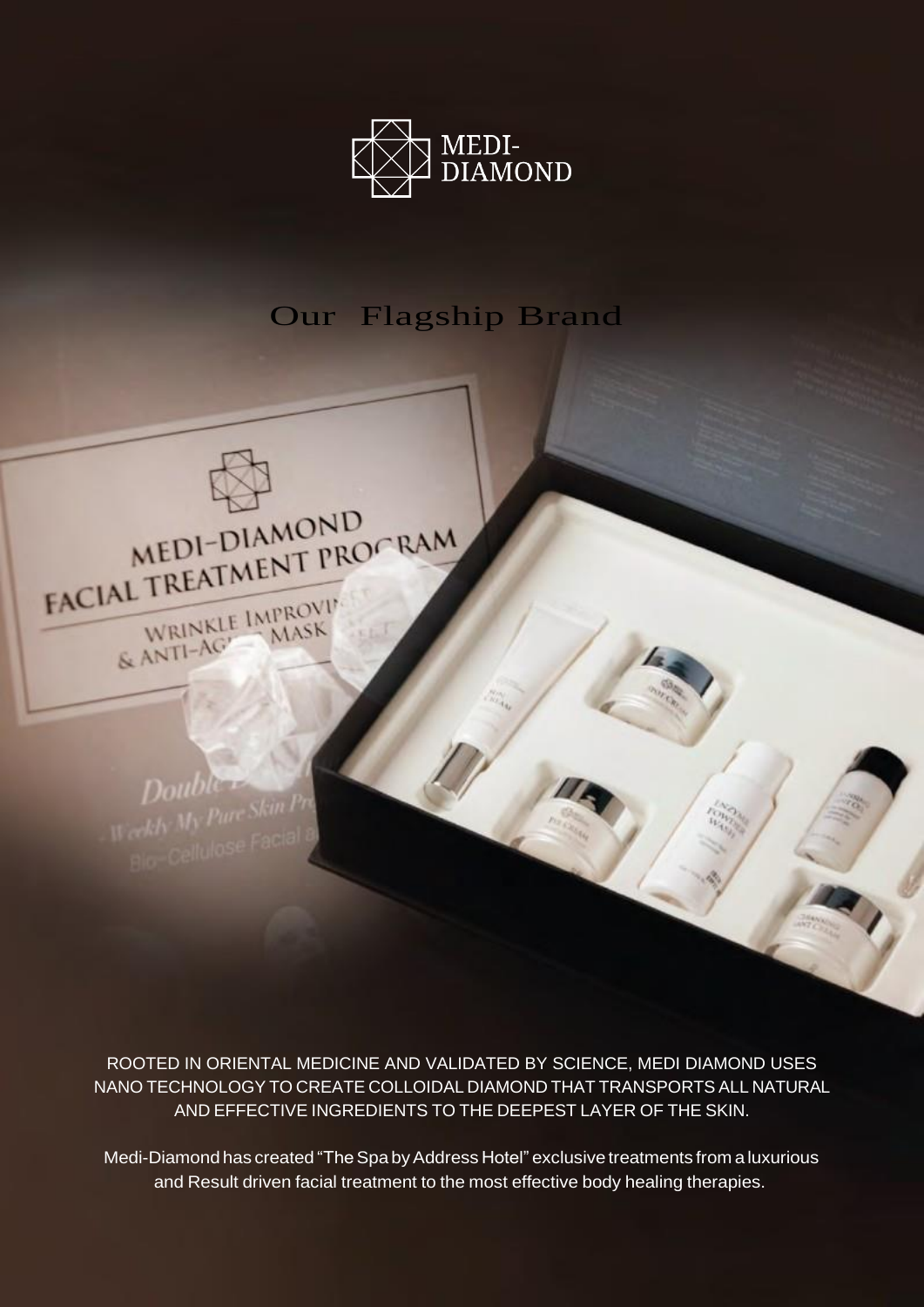# Facials

Removal nos

AGE PERFECT FACIAL TREATMENT Includes a Facial Treatment Gift Set

#### **Duration: 60 | 90 minutes**

"You are timeless" with Medi-Diamond's Colloidal Diamond effect that is restorative, hydrating and deep cleansing. Using the innovative beauty technology Nano mist Essence sprayer and LED machine combined with effective skincare treatment to encourage cell renewal and natural skin healing.

# BRIGHT AND GLOW FACIAL TREATMENT

Includes a Facial Treatment Gift Set

#### **Duration: 60 | 90 minutes**

"Let it Glow" with Medi-Diamond's Patented wild herbs PLANT STEM CELLS combined with acupressure face massage technique. Your skin is immaculately cleansed through enzymatic wash and treated with 100% Bio-cellulose mask sheet.



# AFTER SUN SOOTHING TREATMENT

HQml / 5.07 ft o

**Duration: 30 minutes** A healing and soothing facial after a long day's exposure from the sun.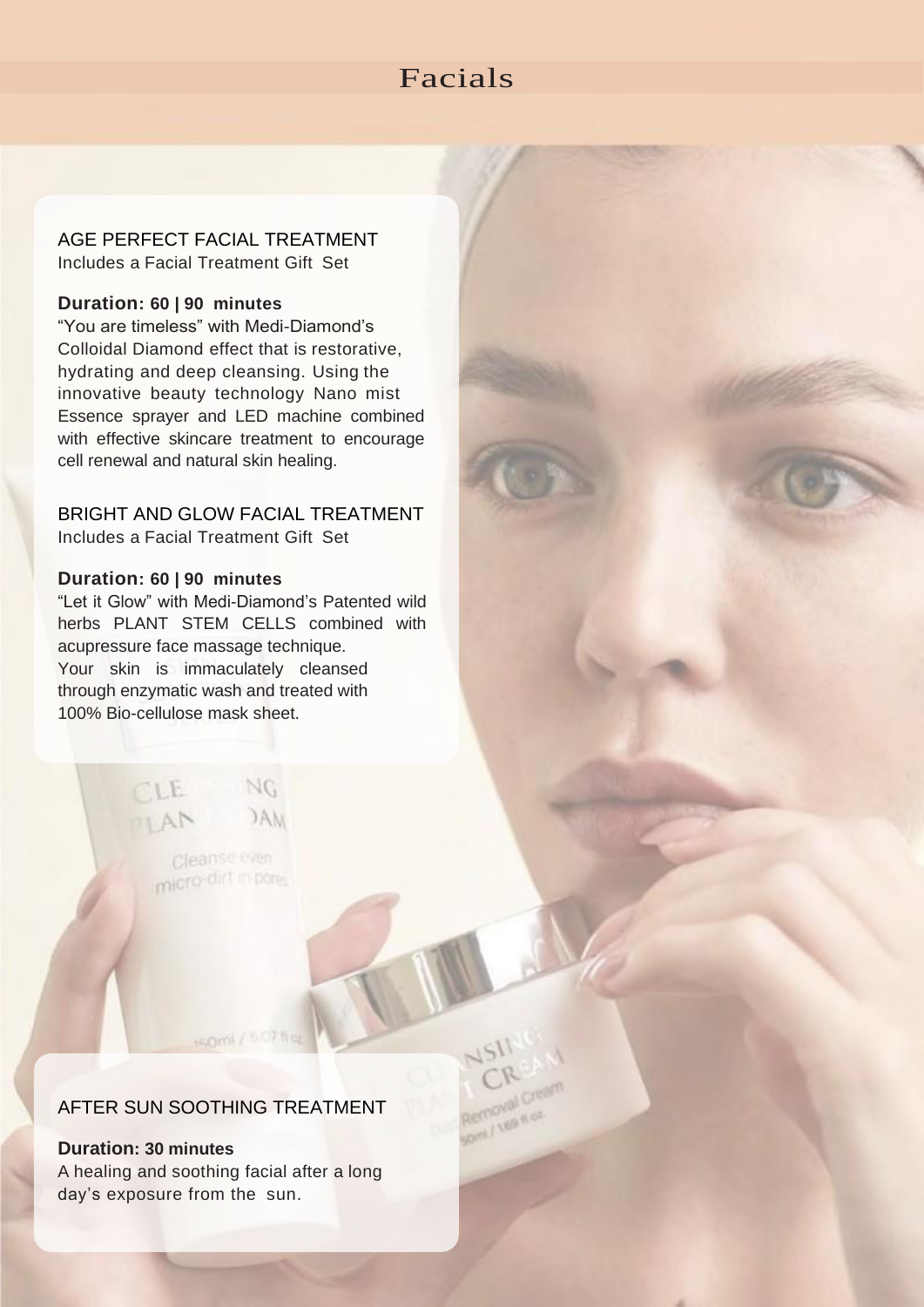# The Outdoor Man

# CHAMPIONSHIP FACIAL

### **Duration: 90 minutes**

Skin ready for the game with this highperformance facial that deeply cleanses and boost hydration.

## AIM-ZYMATIC EXFOLIATING FACIAL

#### **Duration: 60 minutes**

Renew and energize skin through Medi-Diamond's hero enzyme exfoliation that removes dead skin cells and promotes cell renewal through the power of Colloidal Diamond formula and plant stem cell ingredients.

#### THE ARTISAN, Express

#### **Duration: 30 minutes**

A perfect ready to go facial treatment for instant glow and hydration.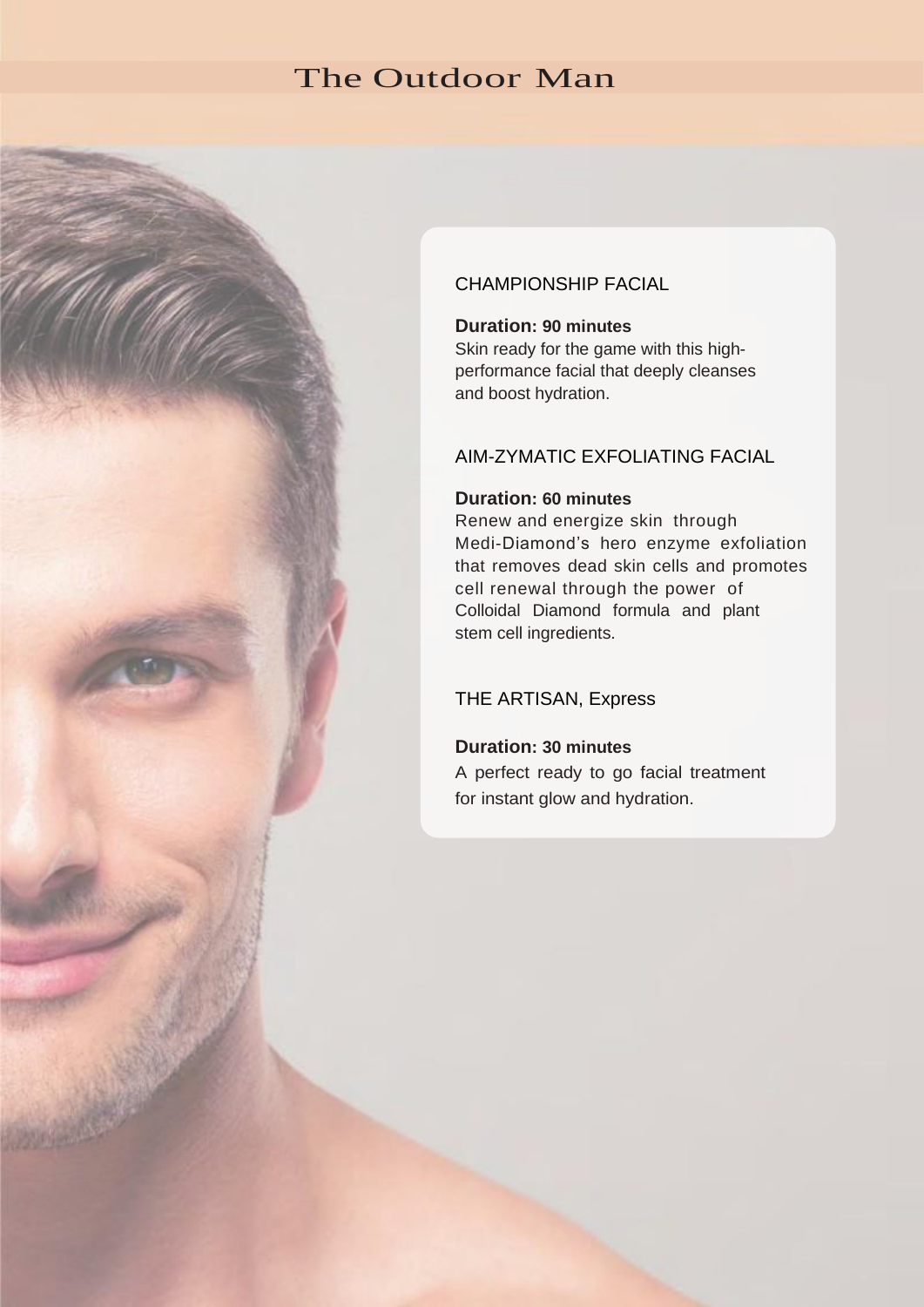# Body Massage



### RECOVERY (Hot and Cold)

# Relieves muscle pain and stiffness

#### **Duration: 60 | 90 minutes**

The "healer" massage for stubborn muscle knots and muscle tension release. This treatment uses the recovery massage oil that is targeted to cold or warm body temperature to effectively soothe muscle aches and pains.

#### **SERENITY**

# Relaxing, calming and improves sleep

## **Duration: 60 | 90 minutes**

Imagine stepping into serene, slow pace yet peaceful solitude. The refined scent of the delicate lavender and the quality of deep absorbing moisturizing plant-based oil will bring you into deep relaxation and will de-stress any muscle tension.

#### DETOX

Detoxifying, toning and improves skin texture **Duration: 60 | 90 minutes**

Feel good - look good with this detoxifying treatment massage oil that draws away body toxins, impurities and water retention. Perfect after a weight loss body program.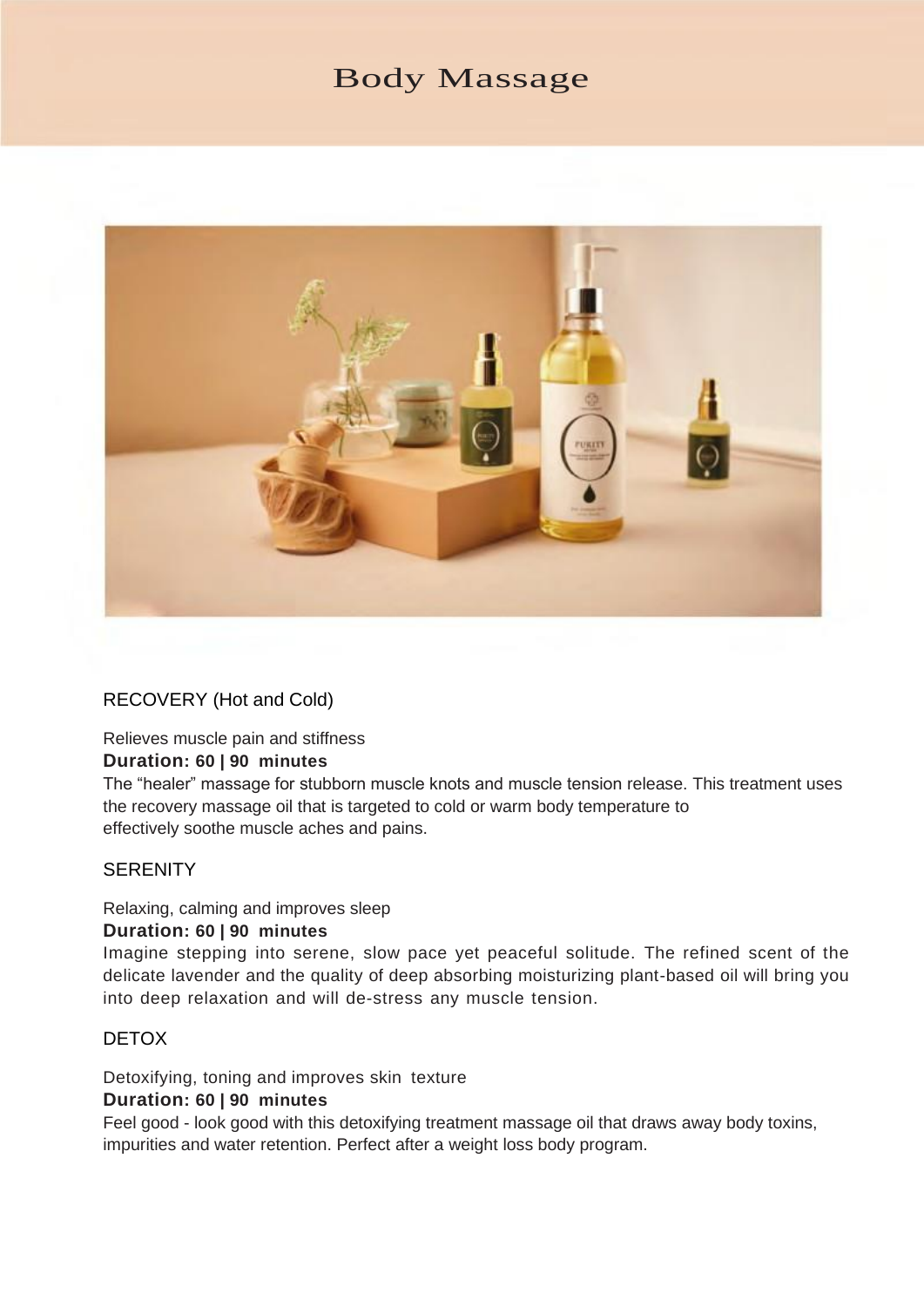# Golfer's SpecificMassage (Add-ons)

A remedial deep tissue massage combined with the powerful blend of essentials oils designed to increase flexibility, relieve muscle tightness and improve recovery time.



### THE ADDRESS MASSAGE

#### **Duration: 30 minutes**

Perfect to relieve muscular tension that triggers tough muscle pain after long hours on the Golf Course. Relieve some of that stress on your lower body muscles. This leg reviver will make you feel like going the full course immediately. Giving you the energy to "up your game".

### GOLFER'S TENSE SHOULDER

#### **Duration: 30 minutes**

This **back, shoulder and head** treatment is targeted at Golfers who find the enjoyable stress of the golf "swing" tiring on those particular muscles. Take the time, relieve the stress and be ready to start another round of play.



THE BACKSWING

**Duration: 30 minutes** Guaranteed to melt away tension, relieve tight muscles and get your **lower to mid back of the body** in the game.

### TREAT YOUR FEET

## **Duration: 30 minutes**

Using 3,000-year-old reflex point techniques to heal imbalances and release pressure. The treatment includes a cooling foot ritual to promote healing and relieves pain.